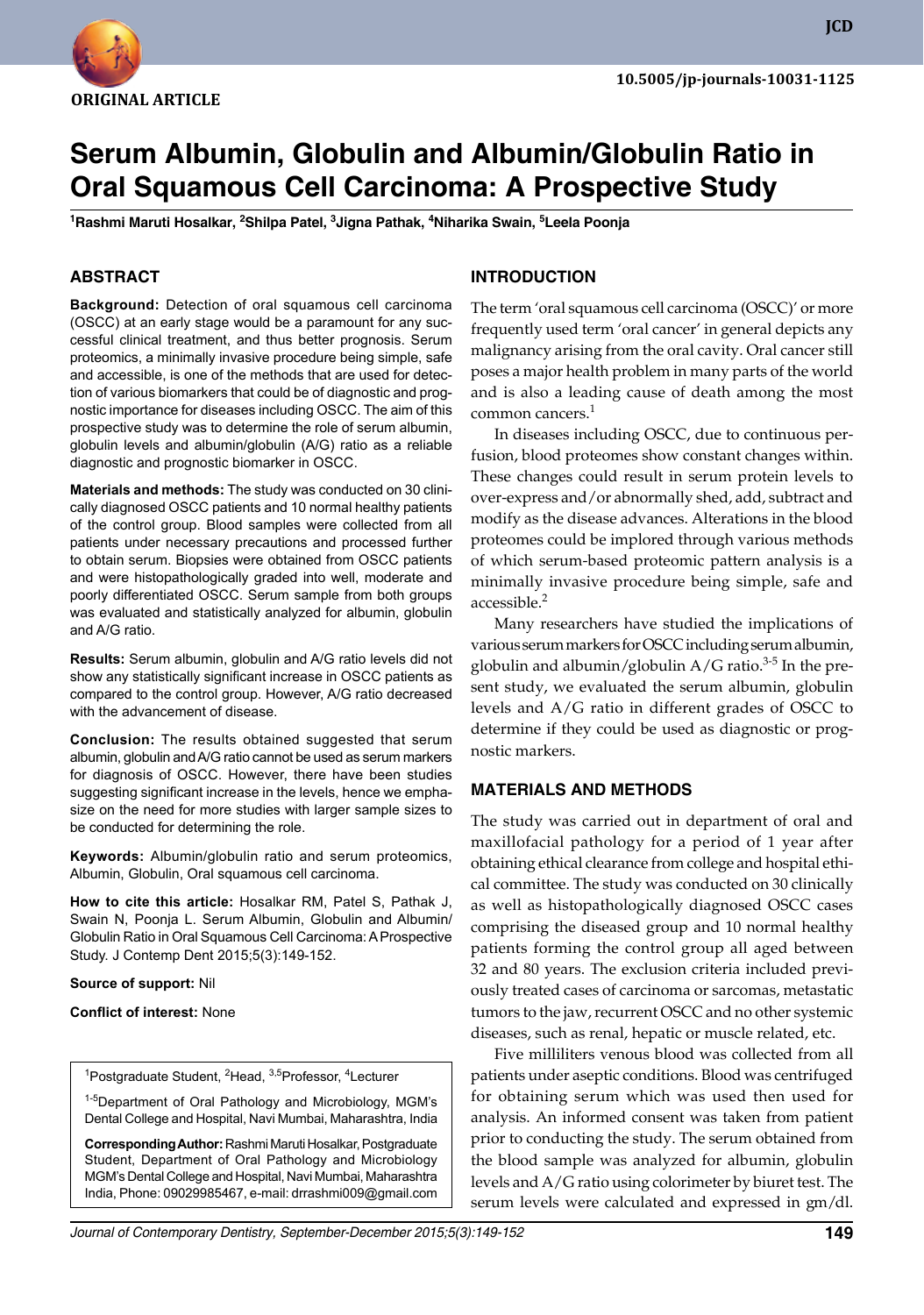The tissue obtained from 30 clinically diagnosed OSSC patients were subjected to routine histological processing and staining. These were graded histopathologically into well differentiated (11 cases), moderately differentiated (10 cases) and poorly differentiated (09 cases) OSCC based on descriptive criteria given by World Health Organization, 2005 and Royal College of Pathologist.<sup>6,7</sup>

Statistical analysis was carried out using Statistical Package for the Social Sciences (SPSS) 16.0 software (SPSS Inc. Chicago, IL, USA). Normality of the data was analyzed with help of one sample Kolmogorov-Smirnov test. Statistical significance was studied using one-way ANOVA followed by post hoc test (Dunnett's t-test). p<0.05 was considered as statistically significant.

## **RESULTS**

Serum albumin, globulin levels and A/G ratio was evaluated for four groups; control group, well differentiated oral squamous cell carcinoma (WDOSCC), moderately differentiated oral squamous cell carcinoma (MDOSCC) and poorly differentiated oral squamous cell carcinoma (PDOSCC). Mean, median, maximum and minimum levels were calculated (Tables 1 to 3). The descriptive

**Table 1:** Descriptive statistical comparison of mean serum albumin level of control group with different histopathological grades of OSCC

|                                 |        |     |              | Groups N Mean Median Std. dev. Minimum Maximum |     |
|---------------------------------|--------|-----|--------------|------------------------------------------------|-----|
| Control 11 4.382 4.5 0.5115 3.6 |        |     |              |                                                | 5.3 |
| Well                            | 11 4.5 | 4.3 | 0.8556 3.4   |                                                | 6   |
| Moderate 10 4.43                |        | 4.3 | $0.7514$ 3.1 |                                                | 6.1 |
| Poorly                          |        |     | 0.6874       | - 3                                            | 5.2 |

**Table 2:** Descriptive statistical comparison of mean serum globulin level of control group with different histopathological grades of OSCC

|                               |  |              | Groups N Mean Median Std. dev. Minimum Maximum |
|-------------------------------|--|--------------|------------------------------------------------|
| Control 11 2.9 2.9 0.4561 3.6 |  |              | 5.3                                            |
| Well 11 3.418 3 1.0581 2.2    |  |              | 5.9                                            |
| Moderate 10 3.58 3.2          |  | $0.8522$ 2.5 | 5.4                                            |
| Poorly 9 2.744 2.8 0.5593 2   |  |              | 3.8                                            |

**Table 3:** Descriptive statistical comparison of mean serum A/G ratio of control group with different histopathological grades of OSCC

|                                     |  |                               | Groups N Mean Median Std. dev. Minimum Maximum |
|-------------------------------------|--|-------------------------------|------------------------------------------------|
| Control 11 1.5491 1.38 0.35593 1.12 |  |                               | 2.12                                           |
| Well 11 1.3618 1.41 0.18967 1.07    |  |                               | 1.63                                           |
| Moderate 10 1.262 1.225 0.2107 1    |  |                               | 1.72                                           |
| Poorly                              |  | 9  1.5156  1.56  0.5427  1.09 | 1.77                                           |

statistics revealed that mean serum albumin (gm/dl) was systematically decreasing from WDOSCC to PDOSCC group. Mean serum globulin (gm/dl) increased from WDOSCC to MDOSCC and decreased in PDOSCC. It seemed that all four groups did not have comparable variance as the differences obtained were less significant even when difference in the means levels and standard deviation differed.

Comparison of mean serum albumin, globulin levels and A/G ratio was performed within the four groups using one-way ANOVA test. Results of the test indicated that F-value associated with four means of both albumin, globulin levels did not seem to be statistically significant  $(F (3, 37) = 0.576, p > 0.0005) (F (3, 37) = 0.063, p > 0.0005)$ (Tables 4 and 5). However, we observed that A/G ratio showed that one of the means could be statistically significant from the other three  $(F(3, 37) = 0.058, p < 0.0005)$ (Table 6). For confirmation of our observation, we further did multiple comparisons by post hoc test (Dunnett's t-test) between the four groups for albumin, globulin and A/G ratio. We found that only mean serum A/G ratio between MDOSCC and control group showed statistically significant difference (Table 7).

**Table 4:** Multiple comparisons by one-way ANOVA test of mean serum albumin level of control group with different histopathological grades of OSCC

| Source of      | Sum of  |    | Mean   |   |              |
|----------------|---------|----|--------|---|--------------|
| variance       | squares | DF | square | F | Significance |
| Between groups | 0.878   | 3  | 0.293  |   |              |
| Within groups  | 18.797  | 37 | 0.508  |   | 0.576 0.634  |
| Total          | 19.675  | 40 |        |   |              |
|                |         |    |        |   |              |

**Table 5:** Multiple comparisons by one-way ANOVA test of mean serum globulin level of control group with different histopathological grades of OSCC

| Source of      | Sum of     |    | Mean   |   |              |
|----------------|------------|----|--------|---|--------------|
| variance       | squares DF |    | square | F | Significance |
| Between groups | 4.79       |    | 1.597  |   |              |
| Within groups  | 22.315     | 37 | 0.603  |   | 2.648 0.063  |
| Total          | 27.105     | 40 |        |   |              |

**Table 6:** Multiple comparisons by one-way ANOVA test of mean serum A/G ratio of control group with different histopathological grades of OSCC

| Source of      | Sum of     |    | Mean   |             |              |
|----------------|------------|----|--------|-------------|--------------|
| variance       | squares DF |    | square | F           | Significance |
| Between groups | 0.552      |    | 0.184  |             |              |
| Within groups  | 2497       | 37 | 0.067  | 2.727 0.058 |              |
| Total          | 3.05       | 40 |        |             |              |

**Table 7:** Comparison by Dunnett's t-test of mean A/G ratio of control group with different histopathological grades of OSCC

| Groups   |         |                       |            |              | 95% confidence interval |             |  |
|----------|---------|-----------------------|------------|--------------|-------------------------|-------------|--|
|          |         | Mean difference (I-J) | Std. error | Significance | Lower bound             | Upper bound |  |
| Well     | Control | 0.5182                | 0.3311     | 0.291        | $-0.295$                | 1.331       |  |
| Moderate | Control | 0.68                  | 0.3393     | 0.131        | $-0.153$                | 1.513       |  |
| Poor     | Control | $-0.1556$             | 0.3491     | 0.946        | $-1.012$                | 0.701       |  |
|          |         |                       |            |              |                         |             |  |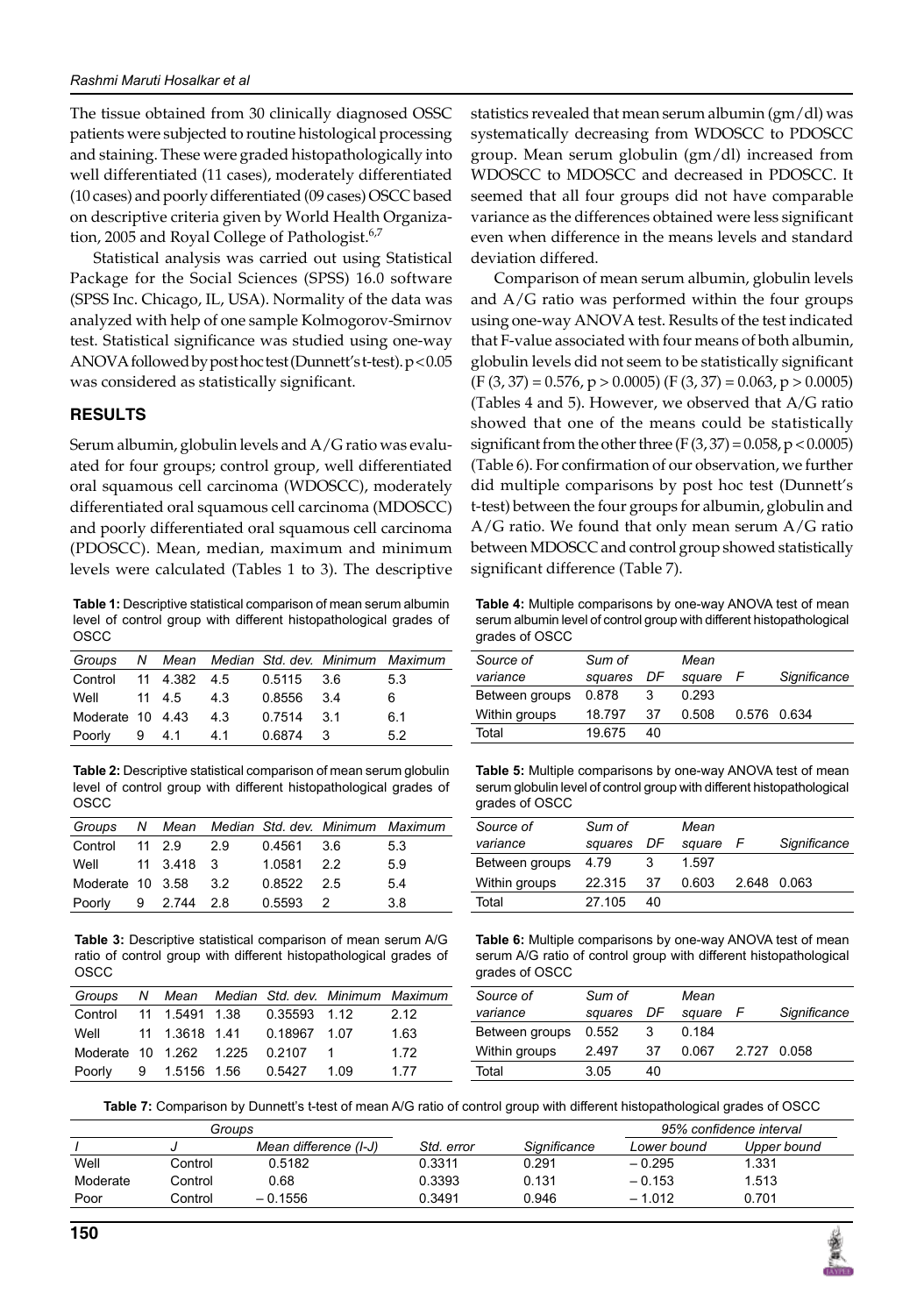## **DISCUSSION**

Oropharyngeal carcinoma ranks 11th in the world with the highest oral cavity cancer rates found in Melanesia, South-Central Asia, and Central and Eastern Europe and the lowest in Africa, Central America and Eastern Asia for both males and females. In Asia, India along with Sri Lanka and Pakistan show highest incidence of oral cancer cases. The survival rate of oral cancer is poor owing to diagnosis at late stage with limited access to standard and timely therapeutic needs. The burden of cancer can be lessened by implementing awareness programes with early detection and treatment.<sup>8,9</sup> Screening and following of the cancer patient by serum proteomics is an alluring prospective due to minimal invasiveness, ease, economics and simplicity. Cancer can be thought to be a proteomic disease in a functional sense as the genetic mutations modify the protein signaling pathways and it also extends to the tumor host interface. Studies have suggested that the tumor host interface comprises of enzymatic events and sharing of certain growth factors, such that its microenvironment could be a source for biomarkers that ultimately shed into the serum proteome.<sup>2</sup> Alterations within the serum proteome can help in evolution of new diagnostic and prognostic markers. Proteins are present in all the cells throughout the body and most of them have a physiological function in serum. Human serum constitutes serum proteins albumin (3.2–4.5 gm/dl), globulins (2.3–3.5 gm/dl) and fibrinogen. Albumin is the most abundant plasma protein and constitutes 55 to 60% while globulin accounts for 8% of the measured serum proteins. The normal A/G ratio is around  $1.3/1.5:1.^{10}$  Lawal et al<sup>11</sup> discussed that low serum albumin may reduce its role of mopping up free radicals, and thus increase the potential for toxic cellular injuries that could trigger the process of carcinogenesis. Albumin acts as an extracellular antioxidant, but unlike antioxidant vitamins that scavenge reactive oxygen radicals, it scavenges mainly carbon-centerd free radicals.12 Low serum albumin may thus reduce the role of albumin in mopping up free radicals, and thus increase the potential for toxic cellular injuries that could trigger the process of carcinogenesis. Low serum albumin may also be an indication of malnutrition, which is known to be associated with general immunosuppression and impaired salivary gland function, and thus reduced oral mucosal immunity. The primary cause of low albumin, particularly in cancer patients, is a specific inhibition of albumin gene transcription by the tumor necrosis factor, which leads to fall in level of messenger RNA in the liver as much as 90%. This is normally part of the acute-phase reaction, brought about by cytokines, the primary one being interleukin-6.<sup>13</sup>

 Reduced serum albumin level is partly compensated by increase in serum globulin. The compensation for reduced serum albumin levels causes loss in efficiency of globular protein, thus further reducing the serum globulin levels and also loss of its function. This in turn affects the overall A/G ratio, decreasing it as the cancer progresses.<sup>5</sup>

Nayyar et  $al^{14}$  in their study showed serum albumin levels to be statistically significant with levels as low as 1.7 gm/dl in WDOSCC as against a minimum of 3 gm/dl in the control group. Another study conducted by Nayyar et al<sup>3</sup> showed that serum albumin levels was significantly lowered from a minimum of 3.00 gm/dl in controls to below 1.7 gm/dl in PDOSCC, and thus confirmed its role as an efficient antioxidant. Metgud and Patel $15$  in their study confirmed that serum albumin levels decreased in oral premalignancy and oral malignancy cases as compared to normal healthy individuals. Study conducted by Lawal et al<sup>11</sup> showed mean serum albumin level significantly lower in the oral cancer patients than in the control group (p<0.001). In the present study, serum albumin showed decrease in OSCC groups as compared to control group. However, the decrease was not statistically significant.

Shabana $^{16}$  in the study on OSCC showed significant reduction in the expression of beta-2 microglobulin. Carcinoma cells and the associated nonmalignant surface epithelial cells showed aberrant expression of beta-2 microglobulin in the form of cytoplasmic localization and depletion at the cell membrane. This localization found in the study indicated that these cells maintained the synthesis of the protein. The absence of detectable surface beta-2 microglobulin might be a mechanism by which the malignant cell escapes the immune surveillance. Silvia et al4 in their study showed significant rise in serum beta-2 microglobulin of oral carcinoma patients. They suggested that beta-2 microglobulin is a cell membrane protein of human leukocyte antigen and accelerated membrane turnover or cell division could cause increase in the shedding of the protein. In present study, serum globulin of OSCC group showed increase in the levels as compared to control group. However, the increase was not statistically significant.

Du et al<sup>17</sup> showed in their study that low serum  $A/G$ ratio was significantly associated with advanced stage of nasopharyngeal carcinoma. Suh et al<sup>18</sup> showed that low A/G ratio was significantly associated with the incidence of cancer. Disturbance in the normal serum levels of albumin and globulin causes alteration in the normal A/G ratio of the host, indicating advancement of the disease.<sup>19</sup> In the present study A/G ratio showed decrease as the diseases advanced, however, the decrease in A/G ratio between MDOSCC and control appeared statistically significant.